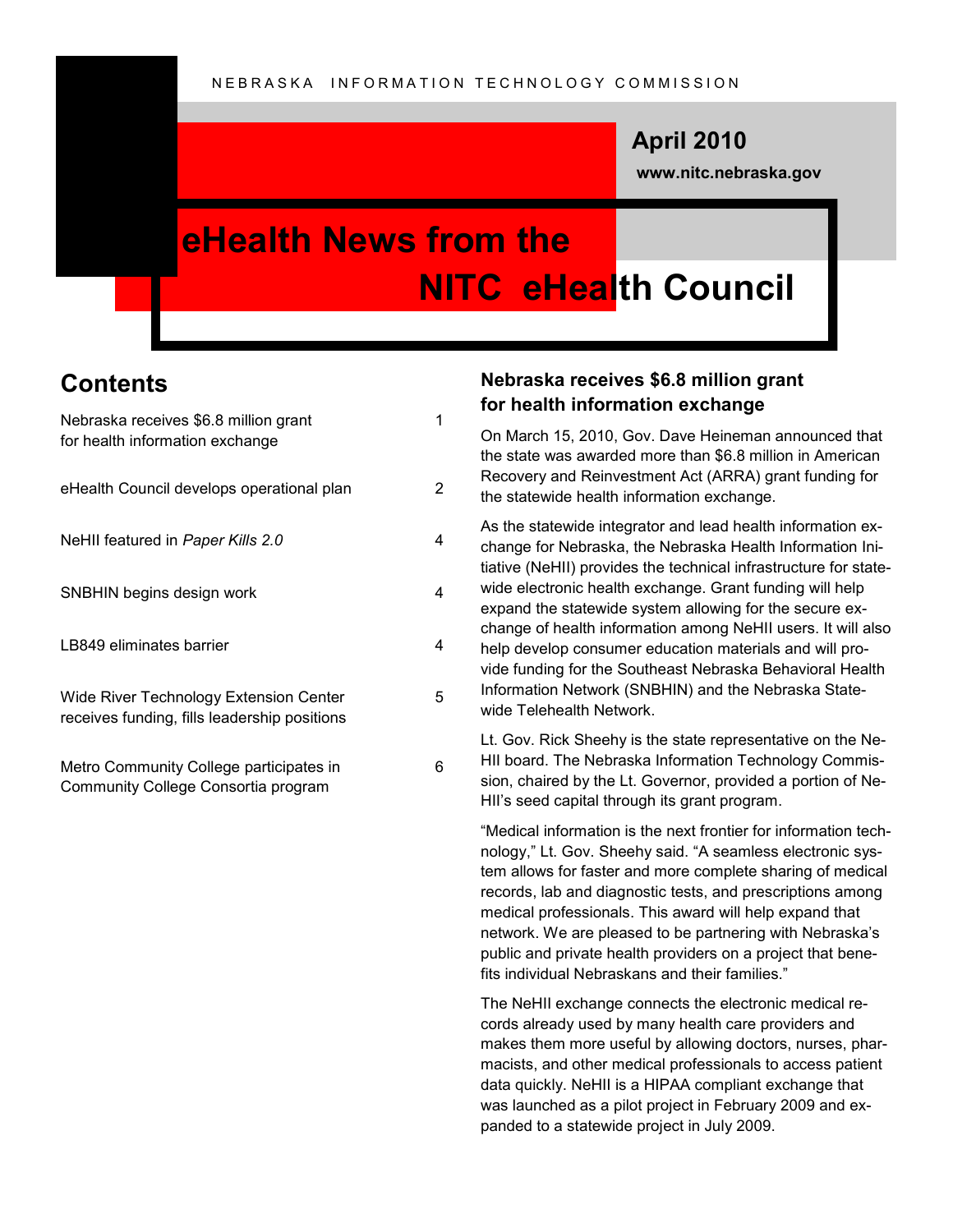Today, NeHII includes records of more than 1.5 million patients of hospitals including: Alegent Health, Children's Hospital and Medical Center, Methodist Health System, and The Nebraska Medical Center, all of Omaha, as well as Mary Lanning Memorial Hospital in Hastings. Work to add Great Plains Regional Medical Center in North Platte is underway.

To date, the system has processed more than 96 percent of the information requests received in less than two seconds.

NeHII President Dr. Harris Frankel, said, "This is indeed very exciting. These funds will be used to continue the statewide expansion of NeHII, which has largely depended on private dollars. The federal grant funds will allow NeHII to continue the momentum we have enjoyed the past year in bringing this health information exchange to the state of Nebraska. We remain poised to be a national leader in the private, secure exchange of health information at the point of care, to enhance the quality, safety, efficiency and coordination of care for all Nebraskans, while at the same time enhancing efforts directed at public and population health."

NeHII was developed with the support of nearly 20 hospitals across the state, as well as pharmacies, health insurers and medical organizations across the state including the physicians who are part of the Nebraska Medical Association's Electronic Health Records Task Force.

#### **eHealth Council develops operational plan**

The eHealth Council has developed an operational plan which will guide the implementation of Nebraska's State Health Information Exchange Cooperative Agreement. The operational plan has been submitted to the U.S. Department of Health and Human Services, Office of the National Coordinator for Health IT. Plans will likely undergo revisions before receiving approval from the Office of the National Coordinator. The plan is available from the Nebraska Information Technology Commission website [\(www.nitc.nebraska.gov\)](http://www.nitc.nebraska.gov).

Nebraska's approach to establishing a statewide health

information exchange includes:

- **Utilizing a Statewide Integrator**. As the state's only active health information exchange with a statewide focus, the Nebraska Health Information Initiative (NeHII) will act as the statewide integrator and lead health information exchange (HIE) for Nebraska.
- **Supporting Existing Specialty Exchanges and Regional Health Information Organizations.** Stakeholders in Nebraska have invested in specialty exchanges, including the Southeast Nebraska Behavioral Health Information Exchange (SNBHIN) and the Nebraska Statewide Telehealth Network. SNBHIN will connect behavioral health providers in the 16-county Region V service area, with future plans to offer the applications to other regions in the state as time and resources allow. These efforts will be supported and leveraged. The Nebraska Statewide Telehealth Network connects the state's hospitals, providing two wayinteractive video for patient consultations, continuing medical education, and administrative meetings.
- **Integrating with Medicaid**. The Department of Health and Human Services Division of Medicaid and Long-Term Care has submitted a HIT Planning APD (Advanced Planning Document) to the Centers for Medicare and Medicaid Services (CMS) to initiate the process to access funds available only through state Medicaid agencies. In the short term, these planning funds will allow Medicaid to plan the approach to development of the Medicaid role in both supporting the statewide integrator in achievement of their stated goals, and to explore the possibilities for Medicaid in reaching its goals to fully adopt electronic capabilities commensurate with national HIT/HIE objectives. In the longer term, additional HIT/HIE funds are available through CMS to Medicaid agencies that will considerably further the development and implementation of ehealth capabilities.
- **Supporting Meaningful Use.** Demonstrating Meaningful Use of certified electronic health records is central to ARRA-funded programs, including the State HIE Cooperative Agreement program. Nebraska's statewide

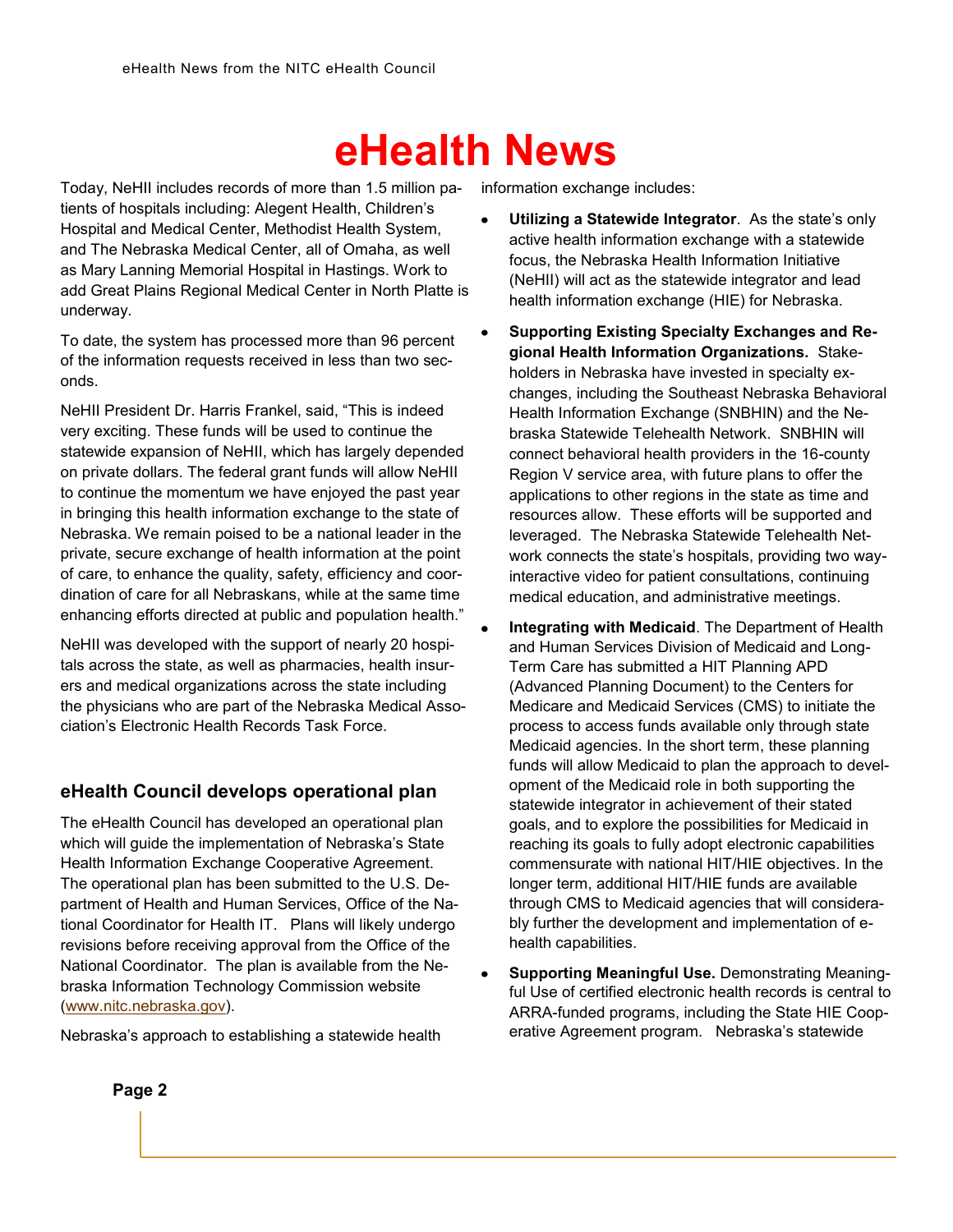health information exchange is committed to providing the applications necessary for eligible providers and hospitals to meet Stage One requirements in year one.

- **Integrating with Public Health**. Public health is a state responsibility and needs to be integrated into efforts to create a statewide health information network. Nebraska has invested in several systems which will interface with the statewide health information network. Discussions with public health representatives are underway to determine public health requirements and to develop a solution that meets those requirements.
- **Coordinating with Other Efforts.** NeHII and the eHealth Council will coordinate with Wide River Technology Extension Center and Metro Community College, a participant in the Community College Consortia program. Issues related to broadband access will be addressed through Nebraska's Broadband Mapping and Planning project.
- **Providing and Documenting Value**. The business models of SNBHIN and NeHII are based on the development of solutions which are cost-effective and provide the greatest return on investment.
- **Demonstrating Sustainability.** Nebraska's integrator, NeHII, has been operational since the spring of 2009 and has a sustainable business model. Future growth will solidify NeHII's sustainability. Although not yet operational, SNBHIN has developed a business plan showing sustainability.
- **Safeguarding Privacy and Security.** Health information exchanges in Nebraska have carefully developed privacy and security policies which are compliant with HIPAA, the HITECH Act, and other applicable federal and state laws and regulations. Additionally, the Nebraska Department of Health and Human Services' Licensure Unit, the Nebraska Attorney General's Office, and the U. S. Department of Health and Human Services' Office of Civil Rights share responsibilities for  $\bullet$ health information security and privacy enforcement.
- **Complying with Standards and Certification Processes.** NeHII and the state's regional and specialty

exchanges are committed to the utilization of national standards and certification.

**Providing governance.** In Nebraska, both the private and public sectors will share responsibilities for governance of health information exchange. This type of relationship between state government and the private sector has been described as the Private Sector-Led Electronic HIE with Government Collaboration model.

#### **Highlights**

Nebraska has already made great strides in developing health information exchange in the state. The following information highlights Nebraska's current status and Nebraska's future plans.

- As of Feb. 2010, eight hospitals with a total of 2,370 beds are participating in statewide health information exchange through NeHII. These hospitals account for approximately 36% of the hospital beds in Nebraska.
- As of Feb. 2010, over 1.5 million patients have health information available through NeHII. This includes 1.1 million Nebraskans—over 60% of Nebraska's population.
- As of Feb. 2010, 415 physicians and staff are using NeHII's Electronic Medical Record or Virtual Health Record.
- As of Feb. 2010, over 3,000 prescriptions have been sent electronically, faxed or printed through NeHII.
- By the end of the third quarter of 2010, at least five additional hospitals are expected to be participating in NeHII, bringing the percentage of hospital beds in participating hospitals to 44%.
- Early in year one of the grant, NeHII will have the capability to connect to the NHIN.
- By October 2010, SNBHIN is expected to launch and begin piloting. SNBHIN will connect to NeHII, creating a statewide health information exchange.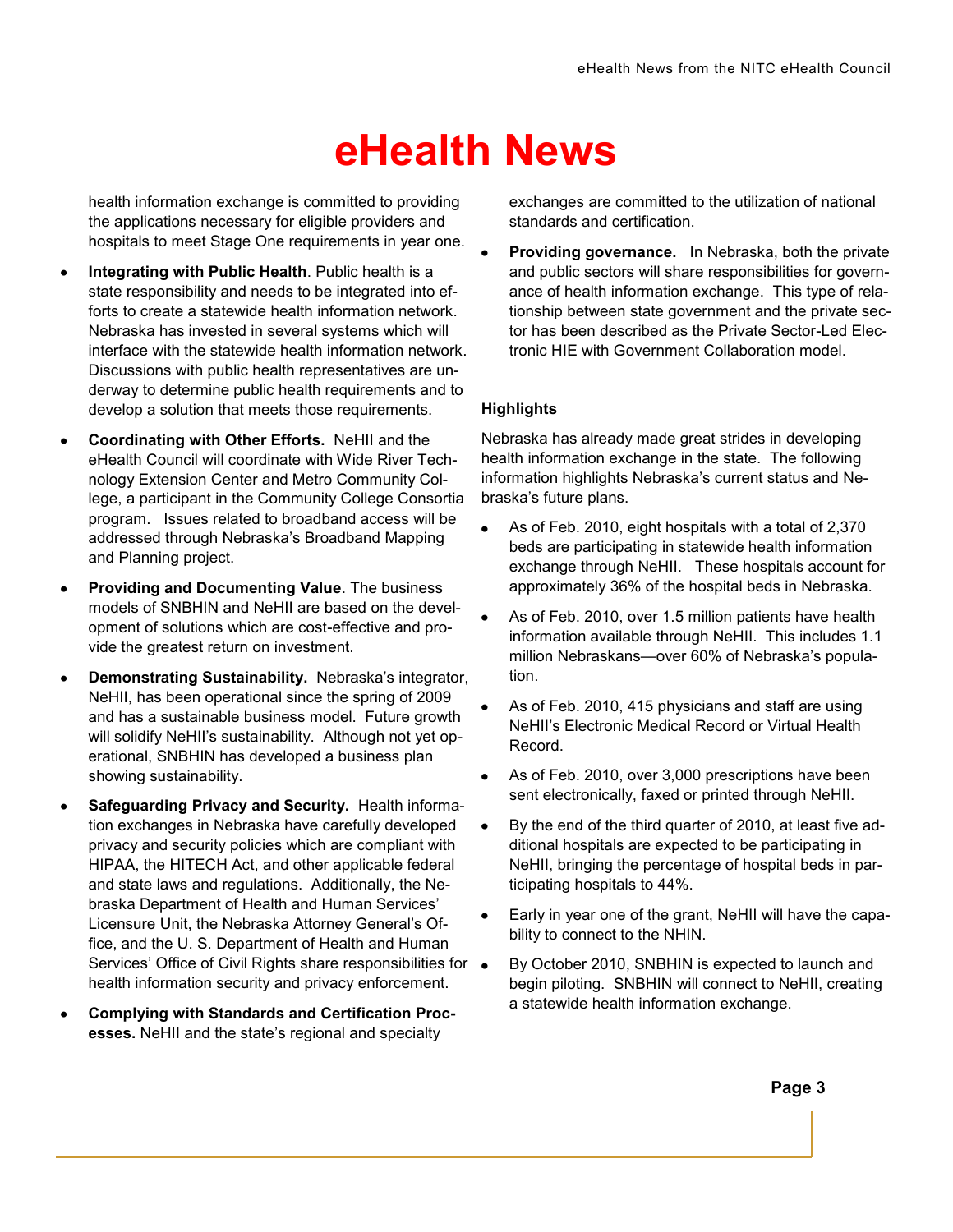- Public health officials have been meeting to define re- $\bullet$ quirements and will work with NeHII and NeHII's vendor to develop a public health application.
- By the end of year one of the grant, six labs and imaging facilities are expected to be connected to NeHII.
- State HIE and Medicaid planning efforts will be coordinated. Nebraska is expected to complete its State Medicaid HIT Plan for Medicaid by December 2010.

Stakeholders are invited to submit comments by May 6. Comments should be e-mailed to Anne Byers [\(anne.byers@nebraska.gov\)](mailto:anne.byers@nebraska.gov).

#### **NeHII featured in** *Paper Kills 2.0*

Statewide HIE continues to expand across Nebraska as NeHII adds additional stakeholders and receives regular inquiries from interested parties including pharmacies, skilled nursing/rehab facilities, hospitals and physicians. During the month of March, NeHII increased the number of physicians and staff using the Virtual Health Record (VHR) by 62 resulting in a total of 350 physician and staff users. EMR usage continues to grow with an additional seven users added during the month of March.

Recently the Center for Healthcare Transformation and the Gingrich Group released its new book, *Paper Kills 2.0 – How Health IT Can Help Save your Life and Your Money*. Chapter 12, *Finally: A Look into One of the Nation's First Statewide Health Information Exchanges* chronicles the work and experiences of the NeHII stakeholders as they implemented the first HIE to launch with a complete operational set of features and functions. With a Foreward by Newt Gingrich and Tom Daschle, *Paper Kills 2.0* has been praised for its insights into technologies that will transform healthcare.

A growing number of states have requested a copy of Ne-HII's Privacy and Security Policies, which are offered at no charge, provided states that modify the policies for their use share those changes with NeHII. An agreement is

executed with each state prior to sharing the policies. The ability to utilize policies created by NeHII saves states valuable time and money as they launch their HIE efforts.

Deb Bass and Chris Henkenius have been presenters at several national and state events and maintain a busy schedule speaking about their experience with NeHII, as well as future plans for the exchange. If you are contacted by interested parties, Deb Bass and Chris Henkenius are available for community presentations. Deb or Chris may be contacted at 402.346.1505.

#### **SNBHIN begins design work**

With the signing of a contract with NextGen Healthcare Information Systems this past December, the Southeast Nebraska Behavioral Health Information Network (SNBHIN) is beginning work on the design of the Central Data Repository (CDR) where the core data set and behavioral health care record will be available via web portal for providers participating in the SNBHIN Network. NextGen has made several visits over the past month to refine workflow templates needed with Blue Valley Behavioral Health, the Community Mental Health Center and BryanLGH for development of the pilot project. It is anticipated beta testing of the site will begin in late summer with a "go live" date of October 1, 2010. The project will be expanded to other behavioral health providers in the 16-county Region V service area after the completion of the pilot. As time and resources allow, with future plans to offer the applications to other regions in the state as time and resources allow.

#### **LB849 eliminates barrier**

After the eHealth Council's Health Information Security and Privacy Committee identified Nebraska's 180-day limit on authorizations for the release of health information as a barrier to the exchange of health information, Lt. Governor Sheehy worked with Senator Gloor to introduce legislation to eliminate this restriction.

On April 13, 2010, Governor Heineman signed LB849

**Page 4**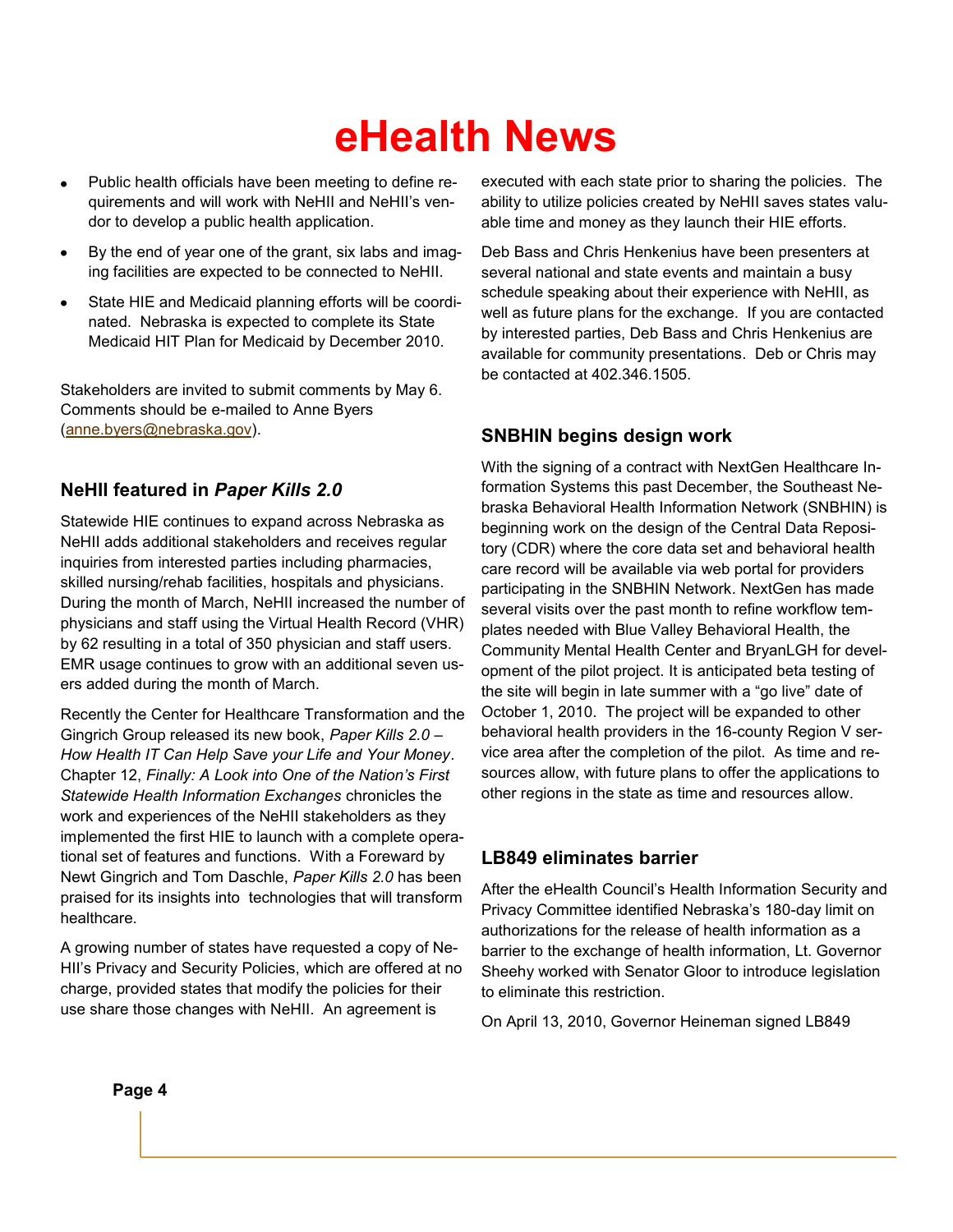which contains a provision eliminating the 180-day limit on authorizations for the release of health information. The 180-day limit is more restrictive than current federal law and creates a barrier to electronic health information exchange. LB849 will be beneficial to the state's health information exchanges, including the Nebraska Health Information Initiative (NeHII), the Southeast Nebraska Behavioral Health Information Network (SNBHIN), and the Southeastern Nebraska Health Information Exchange (SENHIE).

Health information exchanges in Nebraska have carefully developed privacy and security policies which are compliant with HIPAA, the HI TECH Act, the Code of Federal Regulations (CFR) Title 42, and other applicable federal and state laws and regulations. Most health information exchanges use either opt-in or opt-out policies for consumer consent. The opt-in approach is one where consumers are required to sign an authorization acknowledging they are permitting their data to be released to other providers in the HIE. The Southeast Nebraska Behavioral Health Information is required by CFR 42 to use an opt-in approach. Health information exchanges using an opt-in approach are required by State law to get reauthorization every 180 days. This increases the administrative burden of the health information exchange. In addition, once an authorization has expired, there is greater potential for a break in accessibility to patient information, since the records are no longer available for exchange until such time as a re-authorization is obtained.

The state's largest health information exchange, NeHII, uses an opt-out approach. An opt-out policy for consumer consent simply stated means the health information is in the HIE unless the consumer takes a signature-required action to have their information excluded from the HIE. The default is set to include the information in the system unless the consumer takes action to opt-out of the health information exchange. NeHII currently doesn't include protected sets of health information which require specific authorization for disclosure. Removing the 180 day limit would make it easier for NeHII to include protected sets of health information and would help keep those records authorized for release more available for exchange to all providers in Nebraska on a continuous basis.

LB849 preserves patient privacy rights. Without the 180 day limit on authorizations for the release of health information, HIPAA Privacy rule requirements would apply, permitting individuals to state an expiration date or event. Patients retain the right to revoke authorizations to release health information.

#### **Wide River Technology Extension Center receives funding, fills leadership positions**

CIMRO of Nebraska is pleased to introduce Wide River Technology Extension Center (Wide River TEC) as Nebraska's Regional Extension Center for Health Information Technology (HIT). Regional Extension Centers were established as part of the Health Information Technology for Economic and Clinical Health (HITECH) Act. \$6.6 million was awarded to CIMRO of Nebraska, the Medicare Quality Improvement Organization for the state of Nebraska, as a four-year cooperative agreement grant from The Office of the National Coordinator for Health Information Technology (ONCHIT) to establish Wide River TEC to assist Nebraska healthcare providers with implementing and using Electronic Health Records (EHRs).

Wide River TEC will offer technical assistance, guidance and information on best practices to support and accelerate healthcare providers' efforts to become meaningful users of EHRs, as well as the ability to exchange health information with other providers and agencies. Wide River TEC services will be available to all healthcare providers in the state, including those who already have an EHR in place. Priority will be given to Nebraska practitioners providing primary care in individual and small-group practices; Critical Access Hospitals providing primary care; rural health clinics; Federally Qualified Health Centers; and other settings that serve uninsured, underinsured and medicallyunderserved populations. Individual provider education and training will be conducted through onsite visits and individualized technical assistance. A team approach will be utilized, with highly-trained nursing informatics and technical specialists providing technical assistance.

"We are very pleased and excited to have received the award to serve as Nebraska's Regional Extension Center.